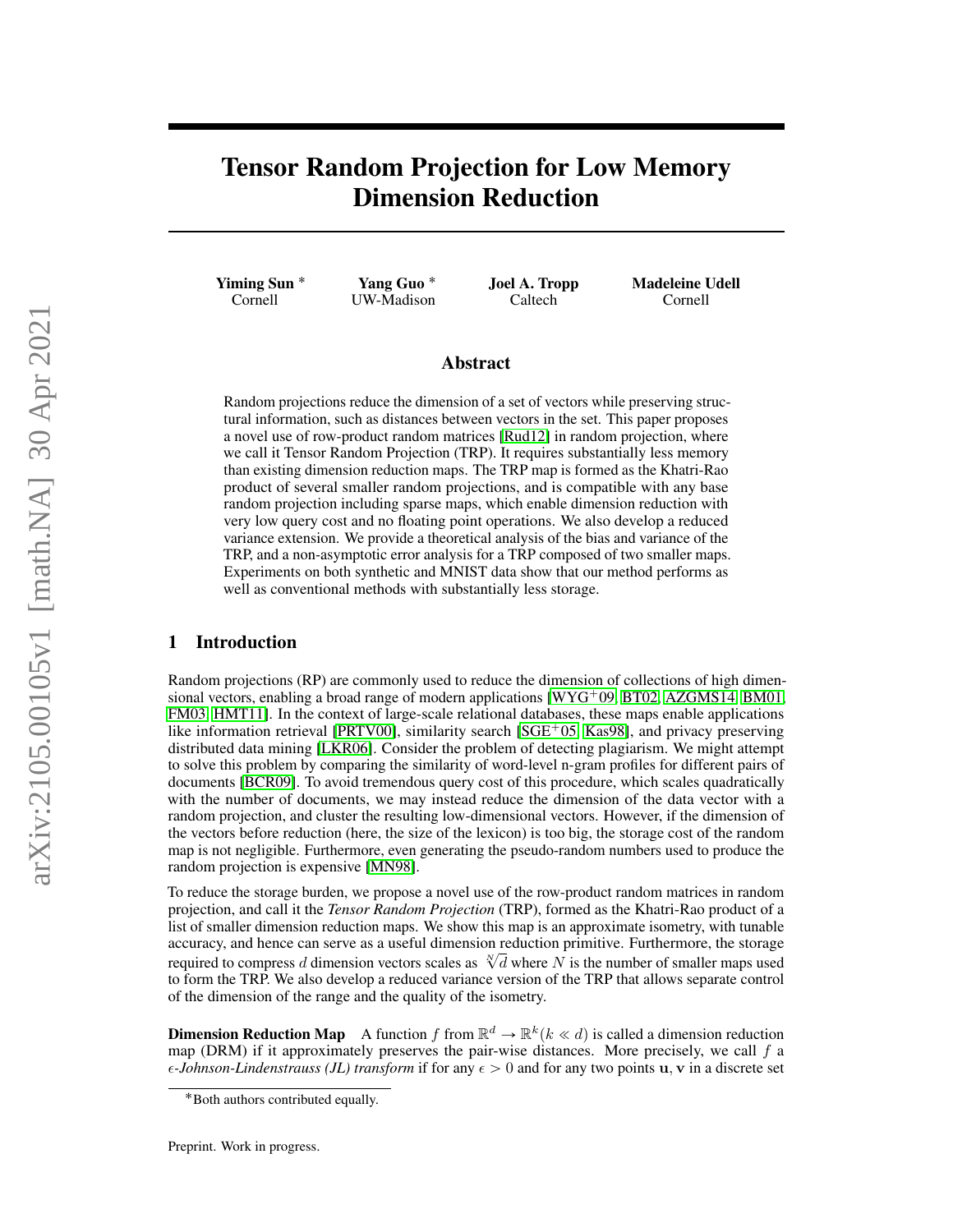$\mathcal{X} \subseteq \mathbb{R}^n$ , we have

$$
(1 - \epsilon) \|\mathbf{u} - \mathbf{v}\|^2 \le \|f(\mathbf{u}) - f(\mathbf{v})\|^2 \le (1 + \epsilon) \|\mathbf{u} - \mathbf{v}\|^2
$$

The well-known JL Lemma [\[JL84\]](#page-5-8) claims for  $k = O(\log(|\mathcal{X}|)/\epsilon^2)$ , an  $\epsilon$ -JL transform exists. In fact, the proof shows that a suitable random linear map is an  $\epsilon$ -JL transform with high probability.

The simplicity of linear maps makes them a favorite choice for dimension reduction. A linear map  $f(\mathbf{x}) = \mathbf{A}\mathbf{x}$  for  $\mathbf{A} \subseteq \mathbb{R}^{d \times k}$  is a good DRM if has the following properties:

- 1. *Expected Isometry*. In expectation, the map A is an isometry:  $\mathbb{E} \|\mathbf{A} \mathbf{x}\|^2 = \|\mathbf{x}\|^2$ .
- 2. Vanishing Variance.  $\text{Var}(\|\mathbf{Ax}\|^2)$  decays to zero as k increases. The variance measures the deviations from isometry, and serves as a quality metric for the DRM.
- 3. *Database-Friendly.* A map is database-friendly if it uses not-too-much storage (and so fits in memory), can be applied to a vector with relatively few queries to vector elements (and so uses few database lookups), and is computationally cheap to construct and apply.

Lemma [A.1](#page-8-0) in Appendix [A](#page-7-0) shows any linear map that is an expected isometry with vanishing variance is a  $\epsilon$ -JL transform with high probability, for sufficiently large k.

Sparse random maps for low memory dimension reduction were first proposed by [\[Ach03\]](#page-5-9), and further work has improved the memory requirements and guarantees of these methods [\[LHC06,](#page-5-10) [BDN15\]](#page-5-11). Most closely related to our work is Rudelson's foundational study [\[Rud12\]](#page-6-0), which considers how the spectral and geometric properties of the random maps we use in this paper resemble a random map with iid entries, and shows that their largest and smallest singular values are of the same order. These results have been widely used to obtain guarantees for algorithmic privacy, but not for random projection. Battaglino et al. [\[BBK18\]](#page-5-12) use random projections of Khatri-Rao products to develop a randomized least squares algorithm for tensor factorization; in contrast, our method uses the (full) Khatri-Rao product to enable random projection. Sparse random projections to solve least squares problems were also explored in [\[WTSA15\]](#page-6-5) and  $[W^+14]$  $[W^+14]$ . To our knowledge, this paper is the first to consider using the Khatri-Rao product for low memory random projection.

#### 1.1 Notation

We denote *scalar, vector*, and *matrix* variables, respectively, by lowercase letters  $(x)$ , boldface lowercase letters (x), and boldface capital letters (X). Let  $[N] = \{1, \ldots, N\}$ . For a vector x of lowercase letters (x), and boldface capital letters (X). Let  $[N] = \{1, ..., N\}$ . For a vector x of size n, we let  $\|\mathbf{x}\|_q = (\sum_{i=1}^n x_i^q)^{1/q}$  be its q norm for  $q \ge 1$ . For a matrix **X**, we denote its  $i^{th}$ row,  $j^{th}$  column, and the  $(i, j)^{th}$  element as  $\mathbf{X}(i, .), \mathbf{X}(., j)$ , and  $\mathbf{X}(i, j)$ . We let  $\mathbf{A} \odot \mathbf{B}$  denote the *Khatri-Rao product*,  $A \in \mathbb{R}^{I \times K}$ ,  $B \in \mathbb{R}^{J \times K}$ , i.e. the "matching column-wise" Kronecker product. The resulting matrix of size  $(IJ) \times K$  is given by:  $\hat{\ }$ fi

$$
\mathbf{A} \odot \mathbf{B} = \left[ \begin{array}{ccc} \mathbf{A}(1,1) \mathbf{B}(\cdot,1) & \cdots & \mathbf{A}(1,K) \mathbf{B}(\cdot,K) \\ \vdots & \ddots & \vdots \\ \mathbf{A}(I,1) \mathbf{B}(\cdot,1) & \cdots & \mathbf{A}(I,K) \mathbf{B}(\cdot,K) \end{array} \right].
$$
 (1.1)

#### 2 Tensor Random Projection

We seek a random projection map to embed a collection of vectors  $\mathcal{X} \subseteq \mathbb{R}^d$  into  $\mathbb{R}^k$  with  $k \ll d$ . Let we seek a randor<br>us take  $d = \prod_{n=1}^{N}$  $n_{n=1}^{N} d_n$ , motivated by the problem of compressing (the vectorization of) an order N tensor with dimensions  $d_1, \ldots, d_N$ . Conventional random projections use  $O(kd)$  random variables. Generating so many random numbers is costly; and storing them can be costly when  $d$  is large. Is so much randomness truly necessary for a random projection map?

To reduce randomness and storage requirements, we propose the *tensor random projection* (TRP):

$$
f_{\text{TRP}}(\mathbf{x}) := (\mathbf{A}_1 \odot \cdots \odot \mathbf{A}_N)^{\top} \mathbf{x},\tag{2.1}
$$

where each  $\mathbf{A}_i \in \mathbb{R}^{d_i \times k}$ , for  $i \in [N]$ , can be an arbitrary RP map and  $\mathbf{A} := (\mathbf{A}_1 \odot \cdots \odot \mathbf{A}_N)^{\top}$ . We call N the *order* of the TRP. We show in this paper that the TRP is an expected isometry, has vanishing variance, and supports database-friendly operations.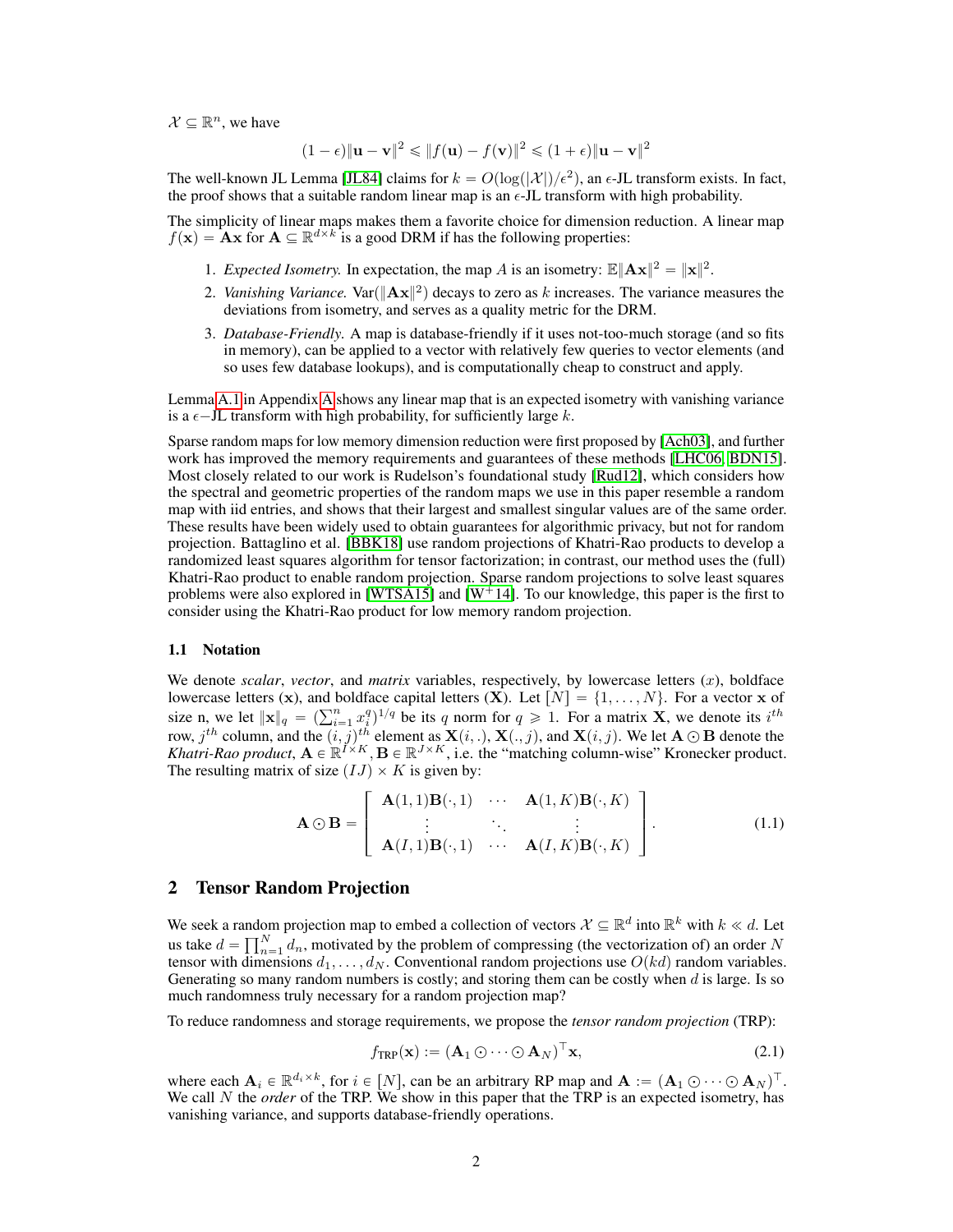The TRP requires only  $k \sum_{i=1}^{N}$  $\sum_{i=1}^{N} d_i$  random variables (or  $k \sqrt[N]{d}$  by choosing each  $d_i$  to be equal), rather than the kd random variables needed by conventional methods. Hence the TRP is database friendly: it significantly reduces storage costs and randomness requirements compared to its constituent DRMs.

In large scale database settings, where computational efficiency is critical and queries of vector elements are costly, practitioners often use sparse RPs. Let  $\delta$  be the proportion of non-zero elements in the RP map. To achieve a  $\delta$ -sparse RP, a common construction is the scaled sign random map: each element is distributed as  $\left(\frac{-1}{\sqrt{\delta}}, 0, \frac{1}{\sqrt{\delta}}\right)$  with probability  $\left(\frac{\delta}{2}, 1 - \delta, \frac{\delta}{2}\right)$ . [\[Ach03\]](#page-5-9) proposed  $\delta = 1/3$ , while [\[LHC06\]](#page-5-10) further suggests a sparser scheme with  $\delta = 1/\sqrt{d}$  that he calls the *Very Sparse* RP.

To further reduce memory requirements of random projection, we can form a TRP whose constituent submatrices are generated each with sparsity factor  $\delta$ , which leads to a  $\delta^N$ -sparse TRP. Under sparse setting, it is a  $(1/3)^N$  sparse TRP while under very sparse setting, it is a  $1/\sqrt{d}$  sparse TRP. Both TRPs can be applied to a vector using very few queries to vector elements and no multiplications. Below, we show both sparse and very sparse TRP are low-variance approximate isometry empirically.

Variance Reduction One quirk of many DRMs is that the variance of the map is controlled by the range  $k$  of the map. However, with the TRP we can reduce the variance without increasing  $k$ . We propose the TRP(T), a scaled average of T independent TRPs we call *replicates*, defined as

$$
f_{\text{TRP(T)}}(\mathbf{x}) := \frac{1}{\sqrt{T}} \sum_{t=1}^{T} f_{\text{TRP}}^{(t)}(\mathbf{x}).
$$
\n(2.2)

(Note that the average of T TRPs is not itself a TRP.) We discuss theoretical properties of this map in the main theory section below.

# 3 Main Theory

In this section, we will show the TRP and TRP(T) are expected isometries with vanishing variance. We provide a rate for the decrease in variance with  $k$ . We also prove a non-asymptotic concentration bound on the quality of the isometry when  $N = 2$ . Without loss of generality, we state our results only for the TRP(T), since the TRP follows as a special case with  $T = 1$ . We begin by showing the TRP(T) is an approximate isometry.

<span id="page-2-0"></span>**Lemma 3.1.** Fix  $\mathbf{x} \in \mathbb{R}^{\prod_{n=1}^{N} d_n}$ . Form a TRP(T) of order N composed of k independent matrices *whose columns are independent random vectors of mean zero in isotropic positions, i.e. with identity covariance matrix. Then,*

$$
\mathbb{E} \|f_{TRP(T)}(\mathbf{x})\|^2 = \|\mathbf{x}\|^2.
$$

Interestingly, Lemma [3.1](#page-2-0) does not require elements of  $A_n$  to be i.i.d.. Now we present an explicit form for the variance of the isometry.

<span id="page-2-2"></span>**Lemma 3.2.** Fix  $\mathbf{x} \in \mathbb{R}^{\prod_{n=1}^{N} d_n}$ . Form a TRP(T) of order N with range k independent matrices *whose entries are i.i.d. with mean zero, variance one, and fourth moment* ∆*. Then*

$$
\text{Var}(\|f_{\text{TRP(T)}}(\mathbf{x})\|^2) = \frac{1}{Tk} (\Delta^N - 3) \|\mathbf{x}\|_4^4 + \frac{2}{k} \|\mathbf{x}\|_2^4.
$$

We can see the variance increases with N. In the  $N = 1$  Gaussian case, this formula shows a variance of  $2/k$   $\|\mathbf{x}\|_2^4$ , which agrees with the classic result. Notice the TRP(T) only reduces the first term in the variance bound: as  $T \to \infty$ , the variance converges to that of a Gaussian random map. Finally we show a non-asymptotic concentration bound for  $N = 2$ . We leave the parallel result for  $N \ge 3$  open for future exploration.

<span id="page-2-1"></span>**Theorem 3.3.** Fix  $x \in \mathbb{R}^{d_1 d_2}$  with sub-Gaussian norm  $\varphi_2$ . Form a TRP(T) of order 2 with range k *composed of two independent matrices whose entries are drawn i.i.d. from a sub-Gaussian distribution with mean zero and variance one. Then there exists a constant* C *depending on* ϕ<sup>2</sup> *and a universal constant* c<sup>1</sup> *so that* L,

$$
\mathbb{P}\left(\left\|f_{\text{TRP}}(\mathbf{x})\right\|^2 - \|\mathbf{x}\|_2^2\right) \geq \epsilon \|x\|^2\right) \leq C \exp\left[-c_1 \left(\sqrt{k}\epsilon\right)^{1/2}\right],
$$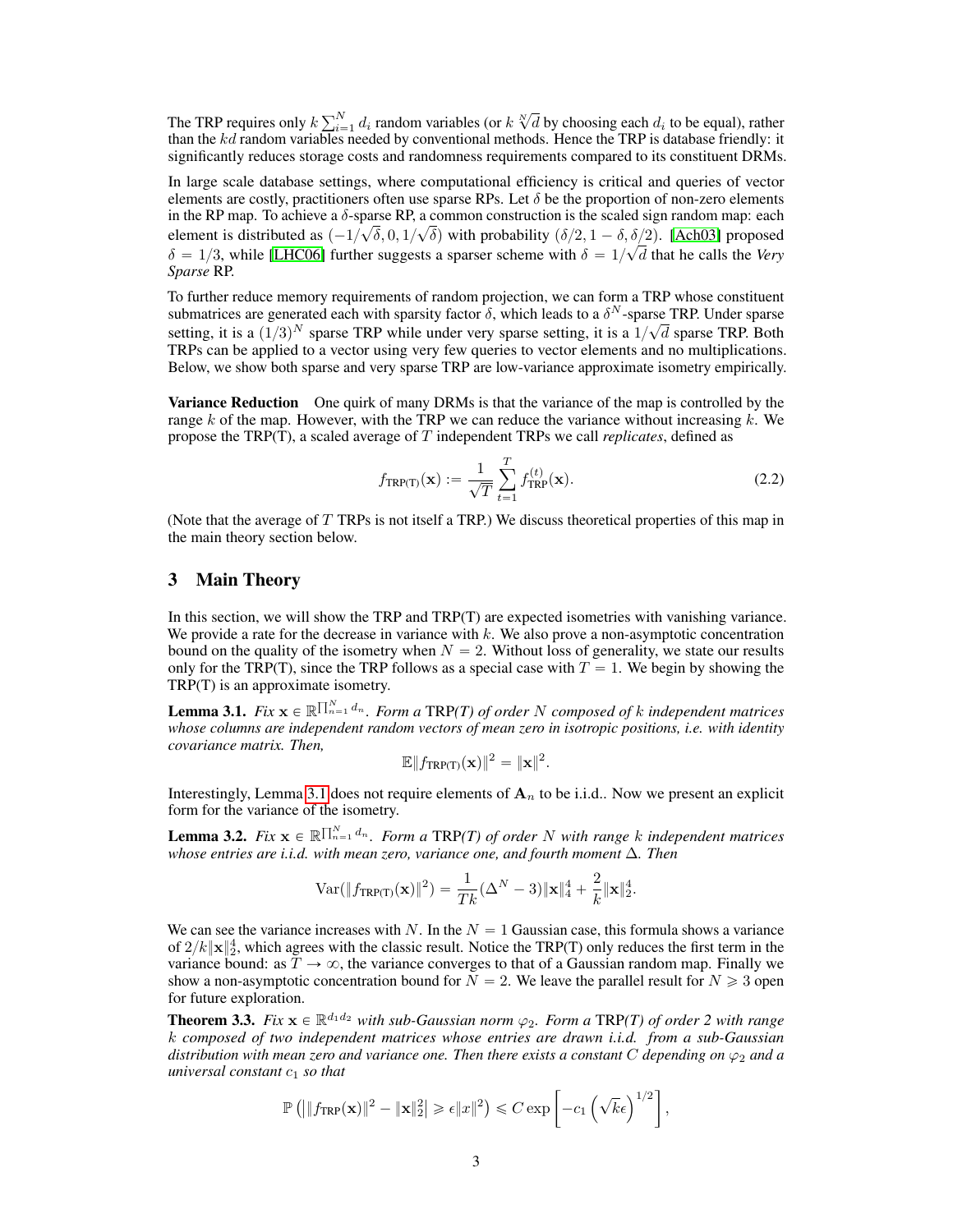Here  $\varphi_2$  is the sub-Gaussian norm defined in Definition [D.1](#page-13-0) in Appendix [A.](#page-7-0) Theorem [3.3](#page-2-1) shows that for a TRP to form an  $\epsilon$ -JL DRM with substantial probability on a dataset with n points, our method requires  $k = \mathcal{O}(\epsilon^{-2} \log^4 n)$  while conventional random projections require  $k = \mathcal{O}(\epsilon^{-2} \log n)$ . Numerical experiments suggest this bound is pessimistic.

## 4 Experiment

In this section, we compare the quality of the isometry of conventional RPs, TRP, and TRP(5), for Gaussian, Sparse [\[Ach03\]](#page-5-9), and Very Sparse random maps [\[LHC06\]](#page-5-10) on both synthetic data and MNIST data. We also use TRP and TRP(5) to compute pairwise cosine similarity (Table [1](#page-3-0) and Appendix [B\)](#page-11-0) and to sketch matrices and tensors (Appendix [C\)](#page-12-0), although the theory still remains open.

Our first experiment evaluates the quality of the isometry for maps  $\mathbb{R}^d \to \mathbb{R}^k$ . We generate  $n = 10$ independent vectors  $x_1, \ldots, x_n$  of sizes  $d = 2500, 10000, 40000$  from  $\mathcal{N}(\mathbf{0}, \mathbf{I})$ . We consider the following three RPs: 1. Gaussian RP; 2. Sparse RP [\[Ach03\]](#page-5-9); 3. Very Sparse RP [\[LHC06\]](#page-5-10). For each, we compare the performance of RP, TRP, and TRP(5) with order 2 and  $d_1 = d_2$ . We evaluate the methods by repeatedly generating a RP and computing the reduced vector, and plot the ratio of the pairwise distance  $\frac{1}{n(n-1)}$  $\frac{m}{2}$  $n \geqslant i \neq j \geqslant 1$   $\frac{\|\mathbf{A}\mathbf{x}_i - \mathbf{A}\mathbf{x}_j\|_2}{\|\mathbf{x}_i - \mathbf{x}_j\|_2}$  $\frac{\mathbf{x}_i - \mathbf{A}\mathbf{x}_j}{\|\mathbf{x}_i - \mathbf{x}_j\|_2}$  and the average standard deviation for different k averaged over 100 replications. In the MNIST example, we choose the first  $n = 50$  vectors of size  $d = 784$ , normalize them, and perform the same experiment. Figure [1](#page-3-1) shows results on simulated  $(d = 2500)$  and MNIST data for the Gaussian and Very Sparse RP. See Section [B](#page-11-0) for additional experiments.

These experiments show that to preserve pairwise distance and cosine similarity, TRP performs nearly as well as RP for all three types of maps. With only five replicates, TRP(5) reduces the variance significantly in real data while not much in the simulation setting. The difference in accuracy between methods diminishes as k increases. When  $d = d_1 d_2 = 40000$ , the storage for TRP(5) is still  $\frac{1}{20}$  of the Gaussian RP. The variance reduction is effective especially in sparse and very sparse setting.

<span id="page-3-1"></span>

Figure 1: Isometry quality for simulated and MNIST data. The left two plots show results for Gaussian and Very Sparse RP, TRP, TRP(5) respectively applied to  $n = 20$  standard normal data vectors in  $\mathbb{R}^{2500}$ . The right two plots show the same for 50 MNIST image vectors in  $\mathbb{R}^{784}$ . The dashed line shows the error two standard deviations from the average ratio.

|                | Gaussian       | Sparse         | <b>Very Sparse</b>      |
|----------------|----------------|----------------|-------------------------|
| R <sub>P</sub> | 0.1198(0.0147) | 0.1198(0.0150) | 0.1189(0.0108)          |
| <b>TRP</b>     | 0.1540(0.0290) | 0.1609(0.0335) | 0.1662(0.0307)          |
| TRP(5)         | 0.1262(0.0166) | 0.1264(0.0194) | $\vert$ 0.1276 (0.0164) |

<span id="page-3-0"></span>Table 1: RMSE for the estimate of the pairwise inner product of the MNIST data, where standard error is in the parentheses.

## 5 Conclusion

The TRP is a novel dimension reduction map composed of smaller DRMs. Compared to its constituent DRMs, it significantly reduces the requirements for randomness and for storage. Numerically, the variance-reduced TRP(5) method with only five replicates achieves accuracy comparable to the conventional RPs for  $1/20$  of the original storage. We prove the TRP and TRP(T) are expected isometries with vanishing variance, and provide a non-asymptotic error bound for the order 2 TRP.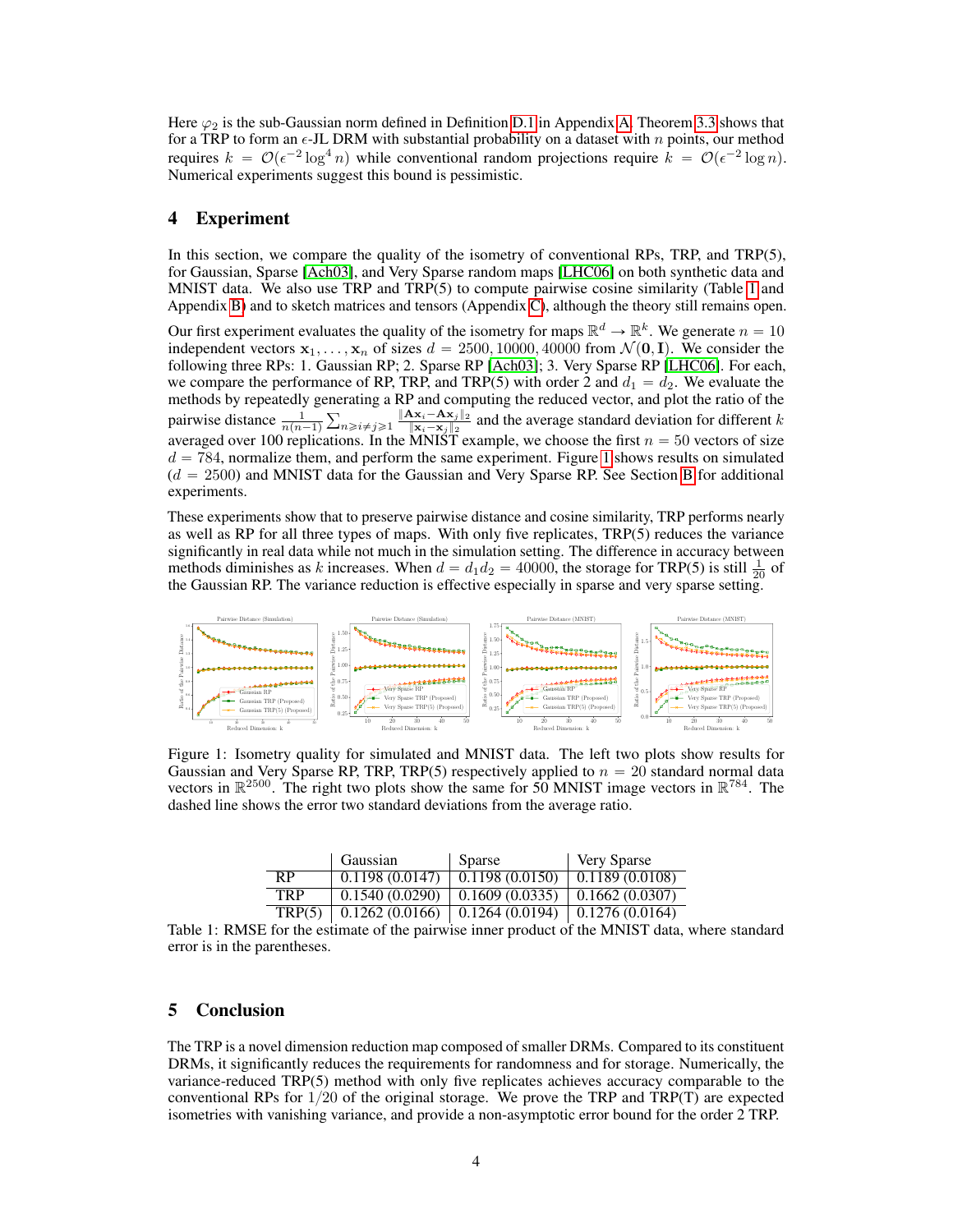For the future work, we will provide a general non-asymptotic bound for the higher order TRP and develop the theory relevant for the application of the TRP in sketching low-rank approximation, given its practical effectiveness (shown in Appendix [C\)](#page-12-0).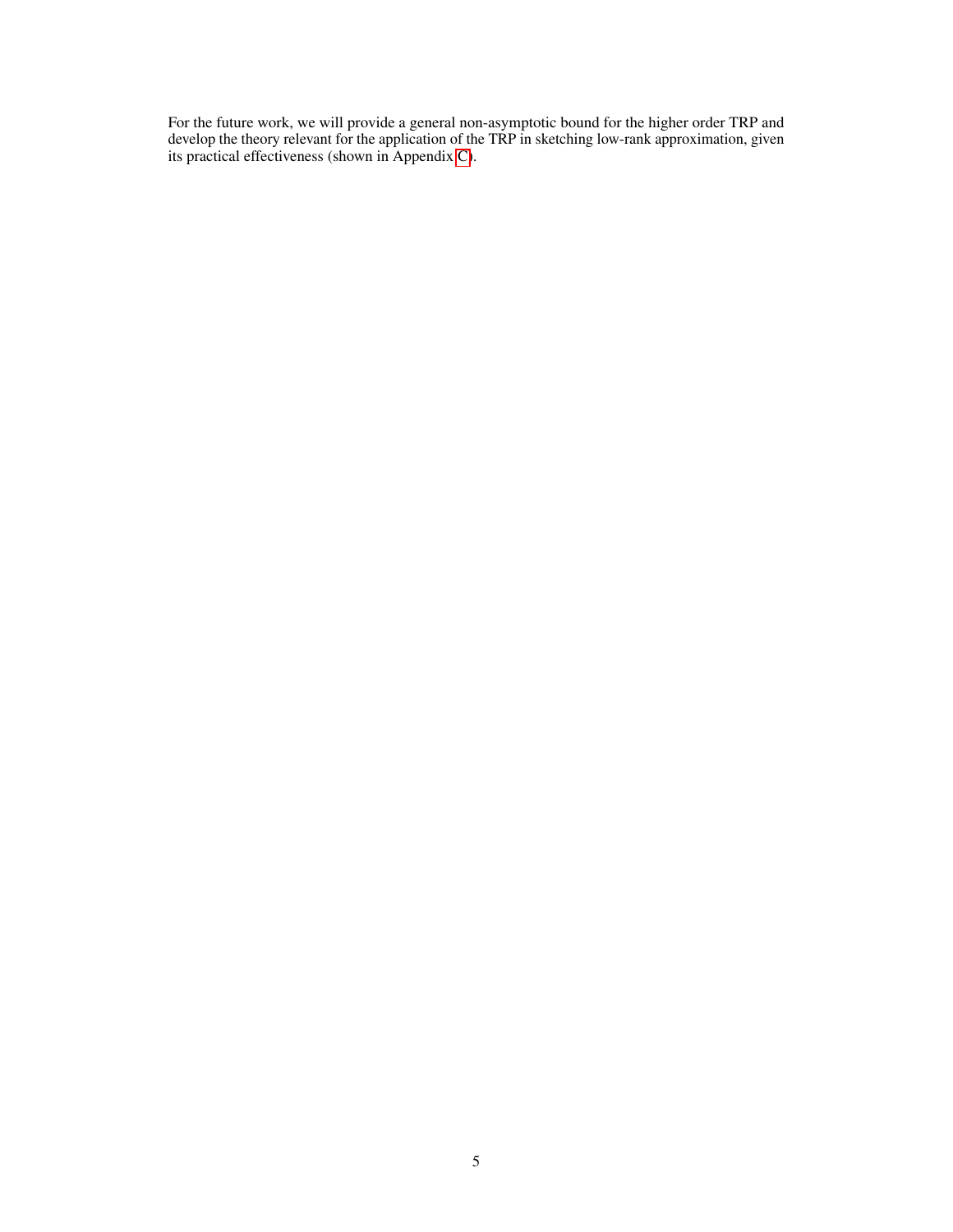# References

- <span id="page-5-9"></span>[Ach03] Dimitris Achlioptas. Database-friendly random projections: Johnson-lindenstrauss with binary coins. *Journal of computer and System Sciences*, 66(4):671–687, 2003.
- <span id="page-5-12"></span><span id="page-5-7"></span><span id="page-5-1"></span>[AZGMS14] Zeyuan Allen-Zhu, Rati Gelashvili, Silvio Micali, and Nir Shavit. Sparse signconsistent johnson–lindenstrauss matrices: Compression with neuroscience-based constraints. *Proceedings of the National Academy of Sciences*, 111(47):16872–16876, 2014.
	- [BBK18] Casey Battaglino, Grey Ballard, and Tamara G Kolda. A practical randomized cp tensor decomposition. *SIAM Journal on Matrix Analysis and Applications*, 39(2):876–901, 2018.
	- [BCR09] Alberto Barrón-Cedeño and Paolo Rosso. On automatic plagiarism detection based on n-grams comparison. In *European Conference on Information Retrieval*, pages 696–700. Springer, 2009.
	- [BDN15] Jean Bourgain, Sjoerd Dirksen, and Jelani Nelson. Toward a unified theory of sparse dimensionality reduction in euclidean space. *Geometric and Functional Analysis*, 25(4):1009–1088, 2015.
	- [BM01] Ella Bingham and Heikki Mannila. Random projection in dimensionality reduction: applications to image and text data. In *Proceedings of the seventh ACM SIGKDD international conference on Knowledge discovery and data mining*, pages 245–250. ACM, 2001.
	- [BT02] Jeremy Buhler and Martin Tompa. Finding motifs using random projections. *Journal of computational biology*, 9(2):225–242, 2002.
- <span id="page-5-15"></span><span id="page-5-14"></span><span id="page-5-13"></span><span id="page-5-11"></span><span id="page-5-10"></span><span id="page-5-8"></span><span id="page-5-6"></span><span id="page-5-5"></span><span id="page-5-4"></span><span id="page-5-3"></span><span id="page-5-2"></span><span id="page-5-0"></span>[DLDMV00] Lieven De Lathauwer, Bart De Moor, and Joos Vandewalle. A multilinear singular value decomposition. *SIAM journal on Matrix Analysis and Applications*, 21(4):1253– 1278, 2000.
	- [EYY12] László Erdős, Horng-Tzer Yau, and Jun Yin. Bulk universality for generalized wigner matrices. *Probability Theory and Related Fields*, 154(1-2):341–407, 2012.
	- [FM03] Dmitriy Fradkin and David Madigan. Experiments with random projections for machine learning. In *Proceedings of the ninth ACM SIGKDD international conference on Knowledge discovery and data mining*, pages 517–522. ACM, 2003.
	- [HMT11] Nathan Halko, Per-Gunnar Martinsson, and Joel A Tropp. Finding structure with randomness: Probabilistic algorithms for constructing approximate matrix decompositions. *SIAM review*, 53(2):217–288, 2011.
		- [JL84] William B Johnson and Joram Lindenstrauss. Extensions of lipschitz mappings into a hilbert space. *Contemporary mathematics*, 26(189-206):1, 1984.
		- [Kas98] Samuel Kaski. Dimensionality reduction by random mapping: Fast similarity computation for clustering. In *Neural networks proceedings, 1998. ieee world congress on computational intelligence. the 1998 ieee international joint conference on*, volume 1, pages 413–418. IEEE, 1998.
		- [KB09] Tamara G Kolda and Brett W Bader. Tensor decompositions and applications. *SIAM review*, 51(3):455–500, 2009.
	- [LHC06] Ping Li, Trevor J Hastie, and Kenneth W Church. Very sparse random projections. In *Proceedings of the 12th ACM SIGKDD international conference on Knowledge discovery and data mining*, pages 287–296. ACM, 2006.
	- [LKR06] Kun Liu, Hillol Kargupta, and Jessica Ryan. Random projection-based multiplicative data perturbation for privacy preserving distributed data mining. *IEEE Transactions on knowledge and Data Engineering*, 18(1):92–106, 2006.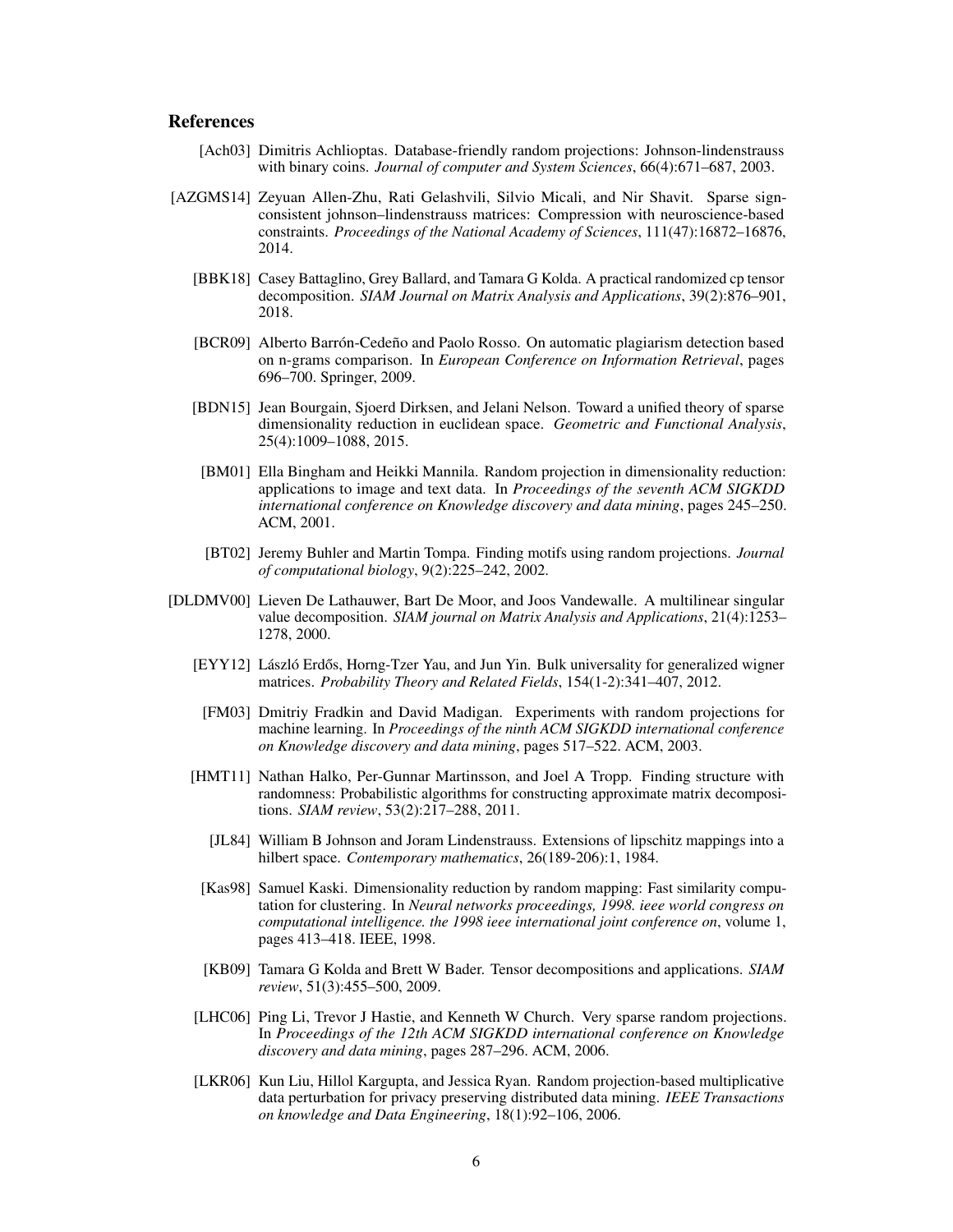- <span id="page-6-4"></span>[MN98] Makoto Matsumoto and Takuji Nishimura. Mersenne twister: a 623-dimensionally equidistributed uniform pseudo-random number generator. *ACM Transactions on Modeling and Computer Simulation (TOMACS)*, 8(1):3–30, 1998.
- <span id="page-6-2"></span>[PRTV00] Christos H Papadimitriou, Prabhakar Raghavan, Hisao Tamaki, and Santosh Vempala. Latent semantic indexing: A probabilistic analysis. *Journal of Computer and System Sciences*, 61(2):217–235, 2000.
	- [Rud12] Mark Rudelson. Row products of random matrices. *Advances in Mathematics*, 231(6):3199–3231, 2012.
- <span id="page-6-7"></span><span id="page-6-0"></span> $[RV^+13]$  Mark Rudelson, Roman Vershynin, et al. Hanson-wright inequality and sub-gaussian concentration. *Electronic Communications in Probability*, 18, 2013.
- <span id="page-6-3"></span>[SGE<sup>+</sup>05] Ozgur D Sahin, Aziz Gulbeden, Fatih Emekçi, Divyakant Agrawal, and Amr El Abbadi. Prism: indexing multi-dimensional data in p2p networks using reference vectors. In *Proceedings of the 13th annual ACM international conference on Multimedia*, pages 946–955. ACM, 2005.
	- [W`14] David P Woodruff et al. Sketching as a tool for numerical linear algebra. *Foundations and Trends® in Theoretical Computer Science*, 10(1–2):1–157, 2014.
- <span id="page-6-6"></span><span id="page-6-5"></span>[WTSA15] Yining Wang, Hsiao-Yu Tung, Alexander J Smola, and Anima Anandkumar. Fast and guaranteed tensor decomposition via sketching. In *Advances in Neural Information Processing Systems*, pages 991–999, 2015.
- <span id="page-6-1"></span>[WYG<sup>+</sup>09] John Wright, Allen Y Yang, Arvind Ganesh, S Shankar Sastry, and Yi Ma. Robust face recognition via sparse representation. *IEEE transactions on pattern analysis and machine intelligence*, 31(2):210–227, 2009.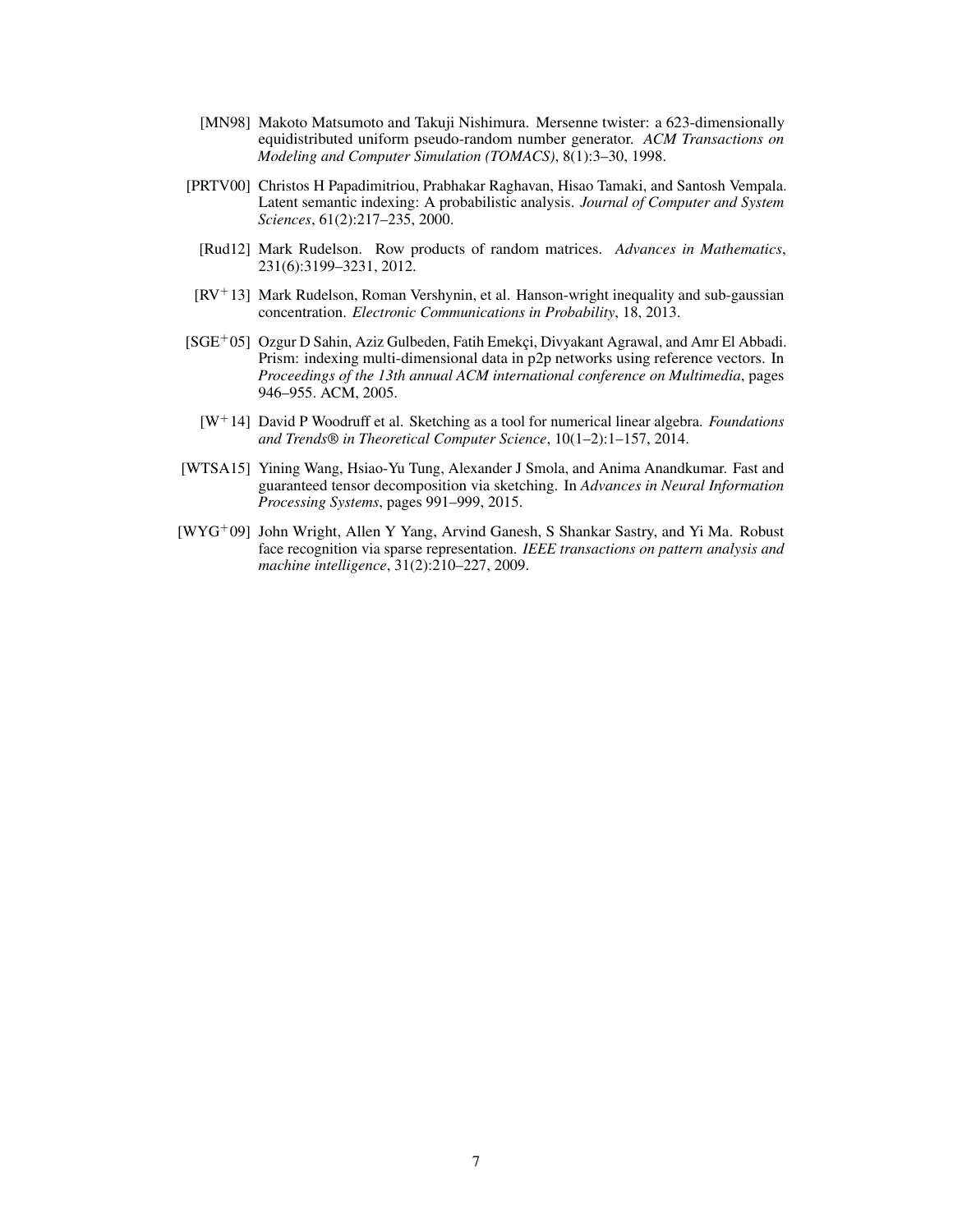## <span id="page-7-0"></span>Appendix A Proof for Main Theorems

Before presenting the proof of the main theory, we introduce some additional notation.

#### Notations for Technical Proofs

For a vector x with length  $\prod_{n=1}^{N} d_n$ , we introduce the multi-index  $\mathbf{x}_{r_1,\dots,r_N}$ , for any  $r_n \in [d_n]$ , to For a vector **x** with ten<br>represent the  $(1 + \sum_{n=1}^{N} n)^n$  $\prod_{n=1}^{N} (r_n - 1) s_n$  between the multi-matrix<br> $\prod_{n=1}^{N} (r_n - 1) s_n$  between the sn  $\prod_{n=1}^{N} \prod_{n=1}^{N}$  $\sum_{n+1}^{N} d_n$  for  $n < N$  and  $s_n = 1$  for  $n = N$ . For a vector  $\mathbf{r}_1, \mathbf{r}_2$ , we say  $\mathbf{r}_1 = \mathbf{r}_2$  if and only if all their elements are the same.

Also, we let  $\textbf{vec}(\mathbf{A})$  be the vectorization operator for any matrix  $\mathbf{A} \in \mathbb{R}^{d \times k}$ , which stacks all columns of matrix **A** and returns a vector of length  $kd$ ,  $[A(\cdot, 1);\cdots; A(\cdot, k);]$ . Here we use the semi-colon to denote stacking vectors x and y on top of each other (vertically) to form a longer vector as  $[x, y]$ . As comparison, we use the comma to denote row-wise concatenation, stacking vectors horizontally to form a matrix with two columns as  $[\mathbf{x}^\top, \mathbf{y}^\top]$ .

#### Proof for Lemma [3.1](#page-2-0)

*Proof.* We first give sufficient conditions on a random matrix that guarantees the conclusion of Lemma [3.1](#page-2-0) holds when the map is simply multiplication by the random matrix. Then we show that the Khatri-Rao map with the condition stated in Lemma [3.1](#page-2-0) satisfies these sufficient conditions.

Consider a random matrix  $A \in \mathbb{R}^{k \times d}$  and  $x \in \mathbb{R}^d$  whose entries have unit variance and for which entries in the same row are uncorrelated:  $\mathbb{E} \mathbf{A}^2(r, s) = 1$  for all r and s and  $\mathbb{E} \mathbf{A}(r, s_1) \mathbf{A}(r, s_2) = 0$ for all  $r \in [k], s_1 \neq s_2 \in [d]$ . Then  $\mathbb{E} \left[ \frac{1}{\sqrt{k}} \right]$  $\|\mathbf{x}\|_2^2 = \|\mathbf{x}\|_2^2$ , when  $\mathbf{y} = \mathbf{A}\mathbf{x}$ .

To see why, it suffices to show that  $\mathbb{E}y_r^2 = ||x||_2^2$ :

<span id="page-7-1"></span>
$$
\mathbb{E}y_r^2 = \mathbb{E}\sum_{s_1=1}^d \sum_{s_2=1}^d \mathbf{A}(r, s_1)\mathbf{A}(r, s_2)x_{s_1}x_{s_2}
$$

$$
= \sum_{s=1}^d \mathbf{A}^2(r, s)x_s^2 = ||\mathbf{x}||_2^2,
$$

where the first equation on the second line comes from the fact that  $\mathbb{E} \mathbf{A}(r, s_1) \mathbf{A}(r, s_2) = 0$  for  $s_1 \neq s_2$  and the second equation on the second line uses  $\mathbb{E} \mathbf{A}^2(r, s) = 1$ .

Now we prove Lemma [3.1](#page-2-0) by induction. We first show that for two matrices  $B_1 \in \mathbb{R}^{d_1 \times k}$ ,  $B_2 \in$  $\mathbb{R}^{d_2 \times k}$  whose entries have unit variance and are uncorrelated within the same row, the Khatri-Rao product  $\mathbf{A} = (\mathbf{B}_1 \odot \mathbf{B}_2)^T$  also has entries with unit variance that are uncorrelated within the same row.

For the proof, it suffices to restrict our focus to the first row of  $\Omega$ . For any  $1 \leq r_1 \leq d_1$ ,  $1 \leq r_2 \leq d_2$ ,

$$
\mathbb{E}\mathbf{A}_1^2(k_1, k_2) = \mathbb{E}\mathbf{B}_1^2(k_1, 1)\mathbf{B}_2^2(k_2, 1) \n= \mathbb{E}\mathbf{B}_1^2(k_1, 1)\mathbb{E}\mathbf{B}_2^2(k_1, 1) = 1,
$$

using the independence between  $B_1$  and  $B_2$ . To avoid confusion in notation, we argue that  $A(1, \cdot)$ is the first row vector of **A** of size  $d_1d_2$ , and we apply the multi-index to it. Also, for two different elements in the first row of **A**:  $\mathbf{A}_1(k_1, k_2)\mathbf{A}_1(s_1, s_2)$  at least one of  $k_1 \neq s_1, k_2 \neq s_2$  hold. Without loss of generality, assuming  $k_1 \neq s_1$ ,

$$
\mathbb{E}\mathbf{A}_1(k_1, k_2)\mathbf{A}_1(s_1, s_2) = \mathbb{E}\mathbf{B}_1(k_1, 1)\mathbf{B}_2(k_2, 1)\mathbf{B}_1(s_1, 1)\mathbf{B}_2(s_2, 1) \n= \mathbb{E}\mathbb{E}\left[\mathbf{B}_1(k_1, 1)\mathbf{B}_1(k_2, 1)\mathbf{B}_2(k_2, 1)\mathbf{B}_2(s_2, 1) | \mathbf{B}_2(k_2, 1)\mathbf{B}_2(s_2, 1)\right] \n= \mathbb{E}\mathbf{B}_2(k_2, 1)\mathbf{B}_2(s_2, 1)\mathbb{E}\left[\mathbf{B}_1(k_1, 1)\mathbf{B}_1(s_1, 1)\right] = 0,
$$

where we use the fact that entries in the same row for each constituent matrix  $B_1$  and  $B_2$  are mutually uncorrelated.

Noting that the two important properties — unit variance and zero correlation within rows — are preserved by the Khatri-Rao product, we can finish the proof of the lemma, for the case of TRP(1),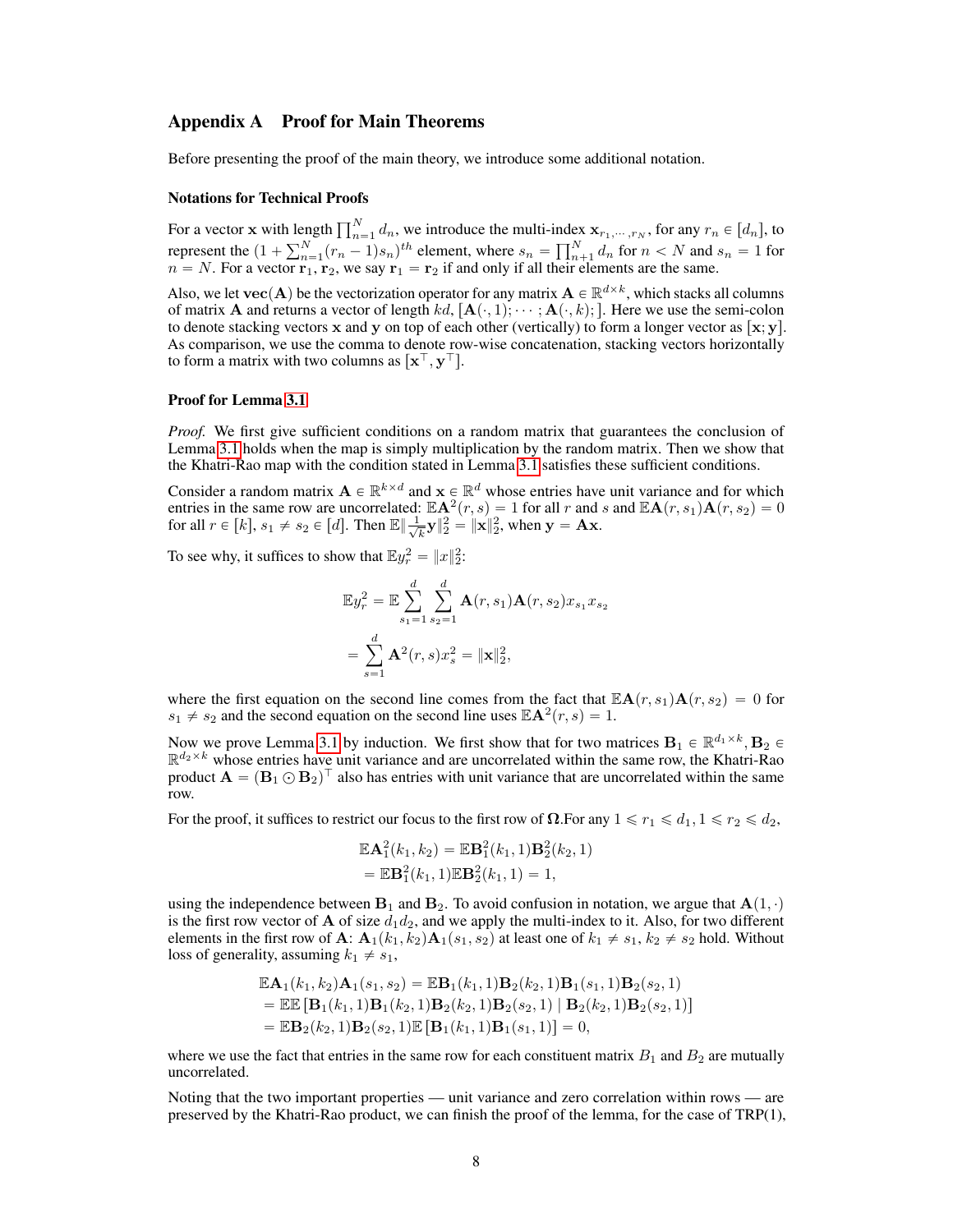with a standard mathematical induction argument. For TRP(T),

$$
\mathbb{E} \|f_{\text{TRP(T)}}(\mathbf{x})\|_2^2 = \frac{1}{T} \mathbb{E} \|\sum_{t=1}^T f_{\text{TRP}}^{(t)}(\mathbf{x})\|_2^2
$$
  
= 
$$
\frac{1}{T} \sum_{t=1}^T \mathbb{E} \|f_{\text{TRP}}^{(t)}(\mathbf{x})\|_2^2 = \|x\|_2^2,
$$

where in the second line we use the fact that each  $f_{TRP}^{(t)}$  is independent with each other.

Next we introduce a lemma that shows we can control the deviation of the inner product after applying a map by controlling the deviation of the square norm. This result is well known in the literature on random projections.

<span id="page-8-0"></span>**Lemma A.1.** For a linear mapping from  $\mathbb{R}^d \to \mathbb{R}^k$ :  $f(\mathbf{x}) = \frac{1}{\sqrt{k}}$  $\frac{1}{k}\mathbf{\Omega}\mathbf{x}$ ,

$$
\mathbb{P}(|\langle f(\mathbf{x}), f(\mathbf{y})\rangle - \langle \mathbf{x}, \mathbf{y}\rangle| \geqslant \epsilon |\langle \mathbf{x}, \mathbf{y}\rangle|) \leqslant 2 \sup_{\mathbf{x}\in\mathbb{R}^d} \mathbb{P}(|\|f(\mathbf{x})\|^2 - \|\mathbf{x}\|^2| \geqslant \epsilon \|\mathbf{x}\|_2^2).
$$

*Proof.* Since f is a linear mapping, we have

$$
4f(\mathbf{x})f(\mathbf{y}) = ||f(\mathbf{x} + \mathbf{y})||_2^2 - ||f(\mathbf{x} - \mathbf{y})||_2^2.
$$

Consider the event

$$
\mathcal{A}_1 = \left\{ \left| \|f(\mathbf{x} + \mathbf{y})\|_2^2 - \|\mathbf{x} + \mathbf{y}\|_2^2 \right| \ge \epsilon \|\mathbf{x} + \mathbf{y}\|_2^2 \right\}
$$

$$
\mathcal{A}_2 = \left\{ \left| \|f(\mathbf{x} - \mathbf{y})\|_2^2 - \|\mathbf{x} - \mathbf{y}\|_2^2 \right| \ge \epsilon \|\mathbf{x} - \mathbf{y}\|_2^2 \right\}
$$

On the event  $\mathcal{A}_{1}^{\complement} \cap \mathcal{A}_{2}^{\complement}$ ,

$$
4f(\mathbf{x})f(\mathbf{y}) \geq (1-\epsilon)(\mathbf{x}+\mathbf{y})^2 - (1+\epsilon)(\mathbf{x}-\mathbf{y})^2 = 4\langle \mathbf{x}, \mathbf{y} \rangle - 2\epsilon (\|\mathbf{x}\|^2 + \|\mathbf{y}\|^2),
$$

noticing  $||x||^2 + ||y||^2 \ge 2\langle x, y \rangle$ , and by similar argument on the other side of the inequality, we could claim that

$$
\{|\langle f(\mathbf{x}), f(\mathbf{y})\rangle - \langle \mathbf{x}, \mathbf{y}\rangle| \geqslant \epsilon |\langle \mathbf{x}, \mathbf{y}\rangle| \} \subseteq \mathcal{A}_1 \cup \mathcal{A}_2.
$$

We finish the proof by simply applying the union bound of the two events.

Remark. *One key element of classic random projection results is the dimension-free bound. According to Prop. [3.3,](#page-2-1) our TRP has a norm preservation bound independent of the particular vector* x *and dimension* d *and thus a dimension-free inner product preservation bound according to Lemma [A.1.](#page-7-1)*

#### Proof for Lemma [3.2](#page-2-2)

*Proof.* Let  $y = Ax$ . We know from Lemma [3.1](#page-2-0) that  $\mathbb{E} \|f_{TRP}(\mathbf{x})\|_2^2 = \frac{1}{k} \mathbb{E} \|\mathbf{Ax}\|^2 = \|\mathbf{x}\|_2^2$ . Notice

$$
\mathbb{E}(\|f_{\text{TRP(T)}}(\mathbf{x})\|_2^2) = \|\mathbf{x}\|_2^2,
$$

and  $\mathbb{E}y_1^2 = ||x||_2^2$  as shown in the poof of Lemma [3.1.](#page-2-0) It is easy to see that

$$
\mathbb{E} \| \mathbf{y} \|_2^4 = \sum_{i=1}^k \mathbb{E} y_i^4 + \sum_{i \neq j} \mathbb{E} y_i^2 y_j^2.
$$

Again, as shown in Lemma [3.1,](#page-2-0)  $\mathbb{E}y_i^2y_j^2 = \mathbb{E}y_i^2\mathbb{E}y_j^2 = \|\mathbf{x}\|^4$ . To find  $\mathbb{E}\|\mathbf{y}\|_2^4$ , it suffices to find  $\mathbb{E}y_1^4$  by noticing that  $y_i$  are i.i.d. random variables. Let  $\Omega$  be the set containing all corresponding multi-index noticing that  $y_i$  are 1.1.0<br>vector for  $\{1, \dots, \prod_{n=1}^{N}$  $\binom{n}{n-1}$  d<sub>n</sub> }.

$$
y_1^4 = \left[\sum_{\mathbf{r}\in\Omega} \mathbf{A}(1,\mathbf{r})x_\mathbf{r}\right]_0^4 = \sum_{\mathbf{r}\in\Omega} \mathbf{A}^4(1,\mathbf{r})x_\mathbf{r}^4 + 3\sum_{\mathbf{r}_1\neq\mathbf{r}_2\in\Omega} \mathbf{A}^2(1,\mathbf{r}_1)x_{\mathbf{r}_1}^2\mathbf{A}^2(1,\mathbf{r}_2)x_{\mathbf{r}_2}^2
$$
  
+ 6  $\sum_{\mathbf{r}_1\neq\mathbf{r}_2\neq\mathbf{r}_3\in\Omega} \mathbf{A}^2(1,\mathbf{r}_1)x_{\mathbf{r}_1}\mathbf{A}(2,\mathbf{r}_2)x_{\mathbf{r}_2}\mathbf{A}(3,\mathbf{r}_3)x_{\mathbf{r}_3} + 4\sum_{\mathbf{r}_1\neq\mathbf{r}_2\in\Omega} \mathbf{A}^3(1,\mathbf{r}_1)x_{\mathbf{r}_1}^3\mathbf{A}(1,\mathbf{r}_2)x_{\mathbf{r}_2}$   
+  $\sum_{\mathbf{r}_1\neq\mathbf{r}_2\neq\mathbf{r}_3\neq\mathbf{r}_4\in\Omega} \mathbf{A}(1,\mathbf{r}_1)x_{\mathbf{r}_1}\mathbf{A}(1,\mathbf{r}_2)x_{\mathbf{r}_2}\mathbf{A}(1,\mathbf{r}_3)x_{\mathbf{r}_3}\mathbf{A}(1,\mathbf{r}_4)x_{\mathbf{r}_4}.$ 

 $\Box$ 

 $\Box$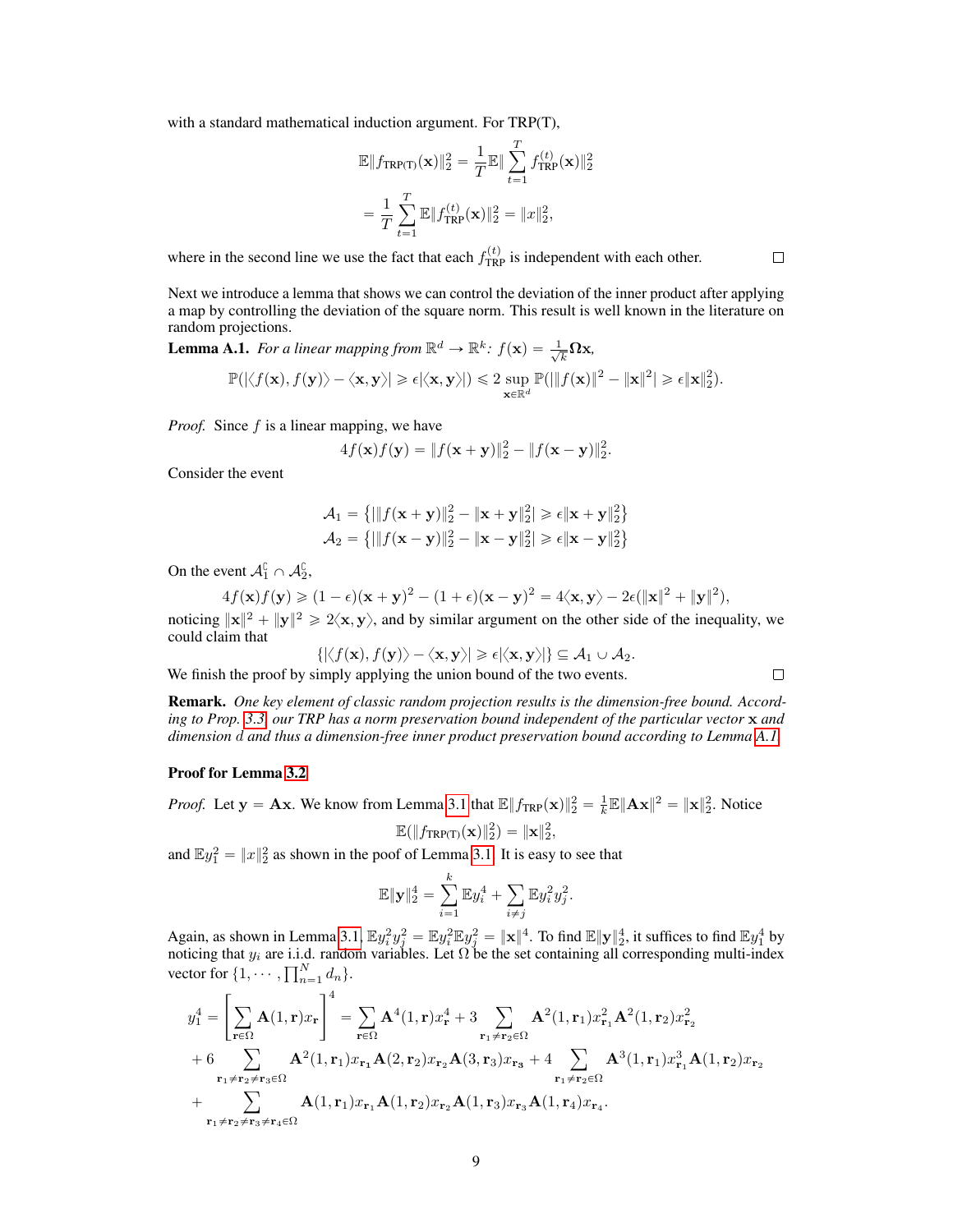Recall that elements of A are uncorrelated within rows, as shown in the proof of in Lemma [3.1.](#page-2-0) Hence the expectation of the terms on the second and third lines is zero. Again using uncorrelatedness within rows,

$$
\mathbb{E}\mathbf{A}^2(1,\mathbf{r}_1)\mathbf{A}^2(1,\mathbf{r}_2) = \mathbb{E}\mathbf{A}^2(1,\mathbf{r}_1)\mathbb{E}\mathbf{A}^2(1,\mathbf{r}_2) = 1.
$$
  
fourth moment A, so

Each element of A has fourth moment  $\Delta$ , so

$$
\mathbb{E}\mathbf{A}^4(1,\mathbf{r})=\mathbb{E}\mathbf{A}^4_1(1,r_1)\cdots\mathbf{A}^4_N(1,r_N)=\Delta^N.
$$

Combining these two together, we have

$$
\mathbb{E} \|f_{\text{TRP}}(\mathbf{x})\|^4 = \frac{1}{k^2} \left[ k(\Delta^N - 3) \|\mathbf{x}\|_4^4 + 3k \|\mathbf{x}\|_2^4 + (k - 1)k \|\mathbf{x}\|_2^4 \right]
$$
  
=  $\frac{1}{k} \left[ (\Delta^N - 3) \|\mathbf{x}\|_4^4 + 2 \|\mathbf{x}\|_2^4 \right] + \|\mathbf{x}\|_2^4.$ 

Therefore,

Var(
$$
||f_{TRP}(\mathbf{x})||_2^2
$$
) =  $\mathbb{E}||f_{TRP}(\mathbf{x})||_2^4 - (\mathbb{E}||f_{TRP}(\mathbf{x})||_2^2)^2 = \frac{1}{k} [(\Delta^N - 3)||\mathbf{x}||_4^4 + 2||\mathbf{x}||_2^4].$ 

Now we switch to see how much variance could be reduced by the variance reduction method. With Lemma [3.1,](#page-2-0) we already know that  $\mathbb{E} \| f_{TRP(T)}(\mathbf{x}) \|_2^2 = \|\mathbf{x}\|_2^2$ . The rest is to calculate  $\mathbb{E} \| f_{TRP(T)}(\mathbf{x}) \|_2^4$ out.

ul.  
\n
$$
||f_{TRP(T)}(\mathbf{x})||_2^4 = \frac{1}{T^2} \left[ \sum_{t=1}^T ||f_{TRP}^{(t)}(\mathbf{x})||_2^2 + \sum_{t_1 \neq t_2} \langle f_{TRP}^{(t_1)}(\mathbf{x}), f_{TRP}^{(t_2)}(\mathbf{x}) \rangle \right]^2
$$
\n
$$
= \frac{1}{T^2} \left[ \sum_{t=1}^T ||f_{TRP}^{(t)}(\mathbf{x})||_2^4 + \sum_{t_1 \neq t_2} ||f_{TRP}^{(t_1)}(\mathbf{x})||_2^2 ||f_{TRP}^{(t_2)}(\mathbf{x})||_2^2 + 2 \sum_{t_1 \neq t_2} \langle f_{TRP}^{(t_1)}(\mathbf{x}), f_{TRP}^{(t_2)}(\mathbf{x}) \rangle^2 + \text{rest} \right].
$$

It is not hard to show that  $\mathbb{E}(\text{rest}) = 0$ . Following the definition of y,

$$
\mathbb{E} \|f_{\text{TRP}}^{(t_1)}(\mathbf{x})\|_2^2 \|f_{\text{TRP}}^{(t_2)}(\mathbf{x})\|_2^2 = \|\mathbf{x}\|_2^4
$$

and

$$
\mathbb{E}\langle f_{\text{TRP}}^{(t_1)}(\mathbf{x}), f_{\text{TRP}}^{(t_2)}(\mathbf{x})\rangle^2
$$
\n
$$
= \frac{1}{k^2} \mathbb{E}\left[\sum_{i=1}^k y_i^{(t_1)} y_i^{(t_2)}\right]^2 = \frac{1}{k} \mathbb{E}[y_1^{(t_1)} y_1^{(t_2)}]^2 = \frac{1}{k} \|x\|_2^4.
$$

Combining all these together, we see that

$$
\begin{split} \text{Var}(\|f_{\text{TRP(T)}}(\mathbf{x})\|_{2}^{2}) &= \mathbb{E}\|f_{\text{TRP(T)}}(\mathbf{x})\|_{2}^{4} - (\mathbb{E}\|f_{\text{TRP(T)}}(\mathbf{x})\|_{2}^{2})^{2} \\ &= \frac{1}{T^{2}} \left[ \frac{T}{k} \left[ (\Delta^{N} - 3) \|\mathbf{x}\|_{4}^{4} + 2 \|\mathbf{x}\|_{2}^{4} \right] \right. \\ &\left. + T(T - 1) \|\mathbf{x}\|_{2}^{4} + T \|\mathbf{x}\|_{2}^{4} + \frac{2T(T - 1)}{k} \|\mathbf{x}\|_{2}^{4} \right] - \|\mathbf{x}\|_{2}^{4} \\ &= \frac{1}{Tk} (\Delta^{N} - 3) \|\mathbf{x}\|_{4}^{4} + \frac{2}{k} \|\mathbf{x}\|_{2}^{4}. \end{split}
$$

The proof of our main theorem requires an additional definition.

<span id="page-9-0"></span>**Definition A.1.** A random variable x is said to satisfy the generalized-sub-exponential moment *condition with constant* α*, if for general positive integer* k*, there exists a general constant* C*(not depending on k), so that*

$$
\mathbb{E}|x|^k \le (Ck)^{k\alpha}.\tag{A.1}
$$

Before we present our proof, we state a simplification of Lemma B.2 from [\[EYY12\]](#page-5-13) that we will use to prove the main theorem. For details of the proof, we refer readers to [\[EYY12\]](#page-5-13).

<span id="page-9-1"></span>**Lemma A.2.** Suppose the *i.i.d.* random variables  $x_i$  have mean 0 and variance 1, and satisfy *Definition [A.1](#page-9-0) with parameter* α*. Then* ˜ˇ

$$
\mathbb{P}\left(\left|\frac{1}{n}\sum_{i=1}^{n}x_i^2 - 1\right| > Dn^{-1/2}\right) \leq C\exp(-cD^{\frac{1}{1+\alpha}}) \tag{A.2}
$$

*for some c depending on*  $\alpha$ *.*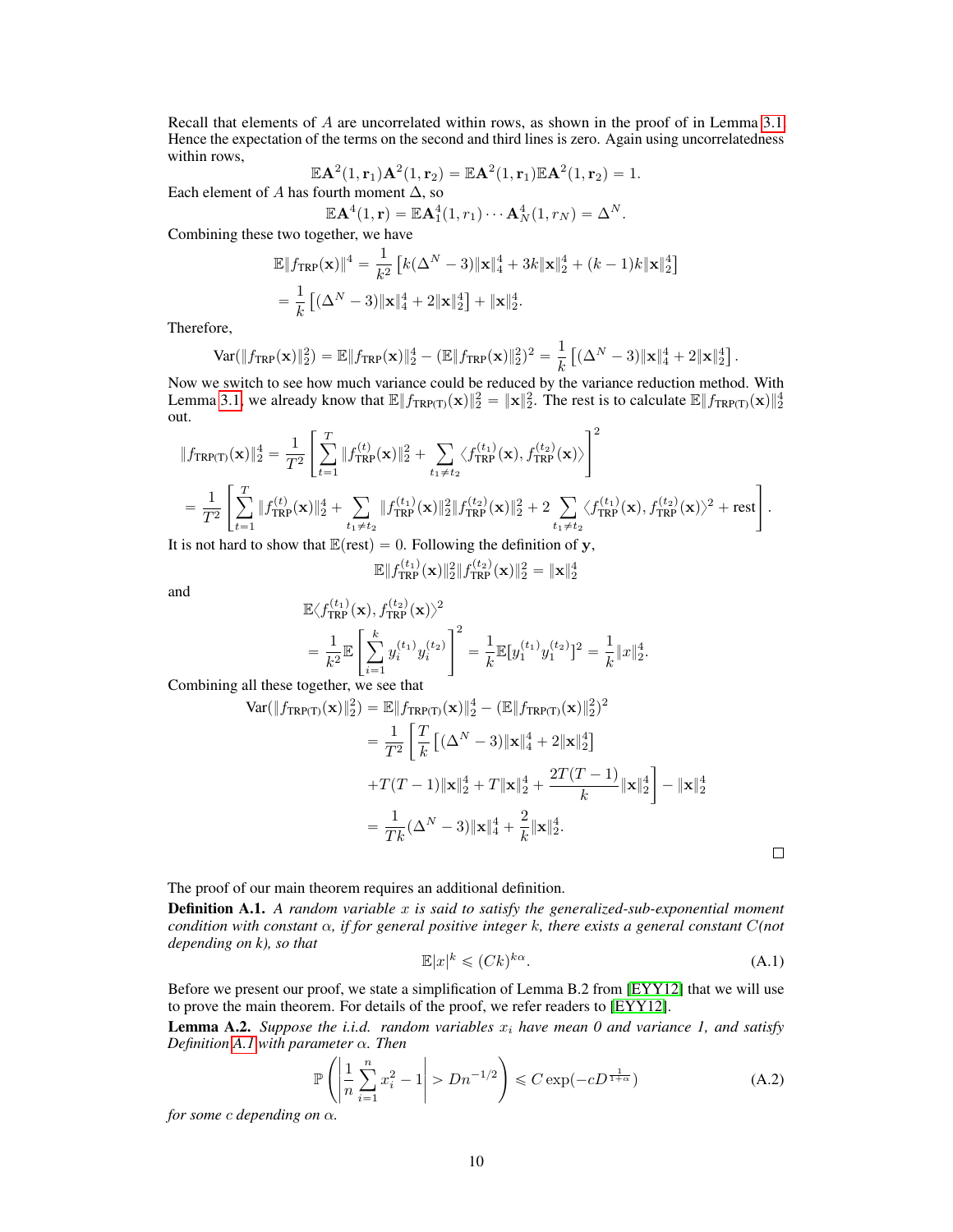#### Proof for Theorem [3.3](#page-2-1)

*Proof.* From now on, without loss of generality, we will assume  $||x|| = 1$ . Let

<span id="page-10-0"></span>
$$
\mathbf{y} = \frac{1}{\sqrt{k}} (\mathbf{A}_1 \odot \mathbf{A}_2)^\top \mathbf{x},
$$

Lemma [3.1](#page-2-0) asserts that  $\mathbb{E} \| \mathbf{y} \|_2^2 = \| \mathbf{x} \|_2^2$ , as the conditions required for Lemma 3.1 hold for i.i.d. random variables with mean 0 and variance 1. The key observation is that for each  $i \in [k]$ ,  $y_i$  is some quadratic function of the *i*th column of the matrices  $A_1$  and  $A_2$ . As a quadratic function of *mutually* independent, mean 0, sub-Gaussian variables, each  $y_i$  satisfies a concentration bound: for example, the Hanson-Wright inequality (Lemma [D.1\)](#page-14-0).

Let's be explicit. We aim to write  $y_i$  as a quadratic form of  $\mathbf{z}_i := [\textbf{vec}(\mathbf{A}_1(\cdot,i)); \textbf{vec}(\mathbf{A}_2(\cdot,i))]$ . Also, for convenience, we partition **x** into  $d_1$  sub-vectors with equal length  $d_2$  i.e.,  $\mathbf{x} = [\mathbf{x}_1; \dots; \mathbf{x}_{d_1}]$ . To be clear, we write  $y_1$  as a quadratic form of  $z_1$  first.

$$
y_1 = \left\langle [\mathbf{A}_1(1,1)\mathbf{A}_2(\cdot,1); \cdots; \mathbf{A}_1(d_1,1)\mathbf{A}_2(\cdot,1)], [\mathbf{x}_1;\cdots;\mathbf{x}_{d_1}] \right\rangle
$$

which indicates that we could write

$$
y_1 = \mathbf{z}_1^\top \mathbf{M} \mathbf{z}_1,
$$

where

$$
\mathbf{M} = \begin{bmatrix} \mathbf{0} & \mathbf{D} \\ \mathbf{0} & \mathbf{0} \end{bmatrix} \ \mathbf{D} = \begin{bmatrix} \mathbf{x}_1^\top \\ \vdots \\ \mathbf{x}_{d_1}^\top \end{bmatrix}
$$

It is easy to see that  $||M|| \le ||D|| \le ||D||_F = ||M||_F = 1$  by assuming  $||\mathbf{x}|| = 1$ .

Now applying the Hanson Wright inequality (Lemma [D.1\)](#page-14-0), we see that for any positive number  $\eta$ , there exists a general constant  $c_1$  so that \*

$$
\mathbb{P}(|y_i| \geq \eta) \leq 2 \exp\left[-c_1 \min\left\{-\frac{\eta}{\varphi_2^2 \|M\|}, \frac{\eta^2}{\varphi_2^4 \|M\|_F^2}\right\}\right]
$$
  

$$
\leq 2 \exp\left[-c_1 \min\left\{-\frac{\eta}{\varphi_2^2}, \frac{\eta^2}{\varphi_2^4}\right\}\right].
$$

Next, using Lemma [D.2,](#page-14-1) we assert that there is a constant  $C$  depending on the constant  $c_1$  and the sub-Gaussian norm  $\varphi_2$  so that

$$
\mathbb{E}|y_i|^k \leqslant (Ck)^k.
$$

In fact, we can use the lemma to find an explicit constant  $C$  that suffices:

$$
C = 1 + \frac{c_1}{\min{\{\varphi_2^2, \varphi_2^4\}}}.
$$
\n(A.3)

Finally, notice the  $y_i$  satisfy the assumptions of Lemma [A.2.](#page-9-1) In particular, the columns of  $A_1 \odot A_2$ are iid, and so the  $y_i$  are iid. We use the lemma to see that

$$
\mathbb{P}\left(\left|\frac{1}{k}\mathbf{y}^{\top}\mathbf{I}_{k,k}\mathbf{y}-1\right|\geqslant\epsilon\right)\leqslant C\exp\left(-c_{2}\left[\sqrt{k}\epsilon\right]^{1/2}\right),
$$

where C is defined in [\(A.3\)](#page-10-0) for some constant  $c_2$  with  $\alpha$  set to be 1.

 $\Box$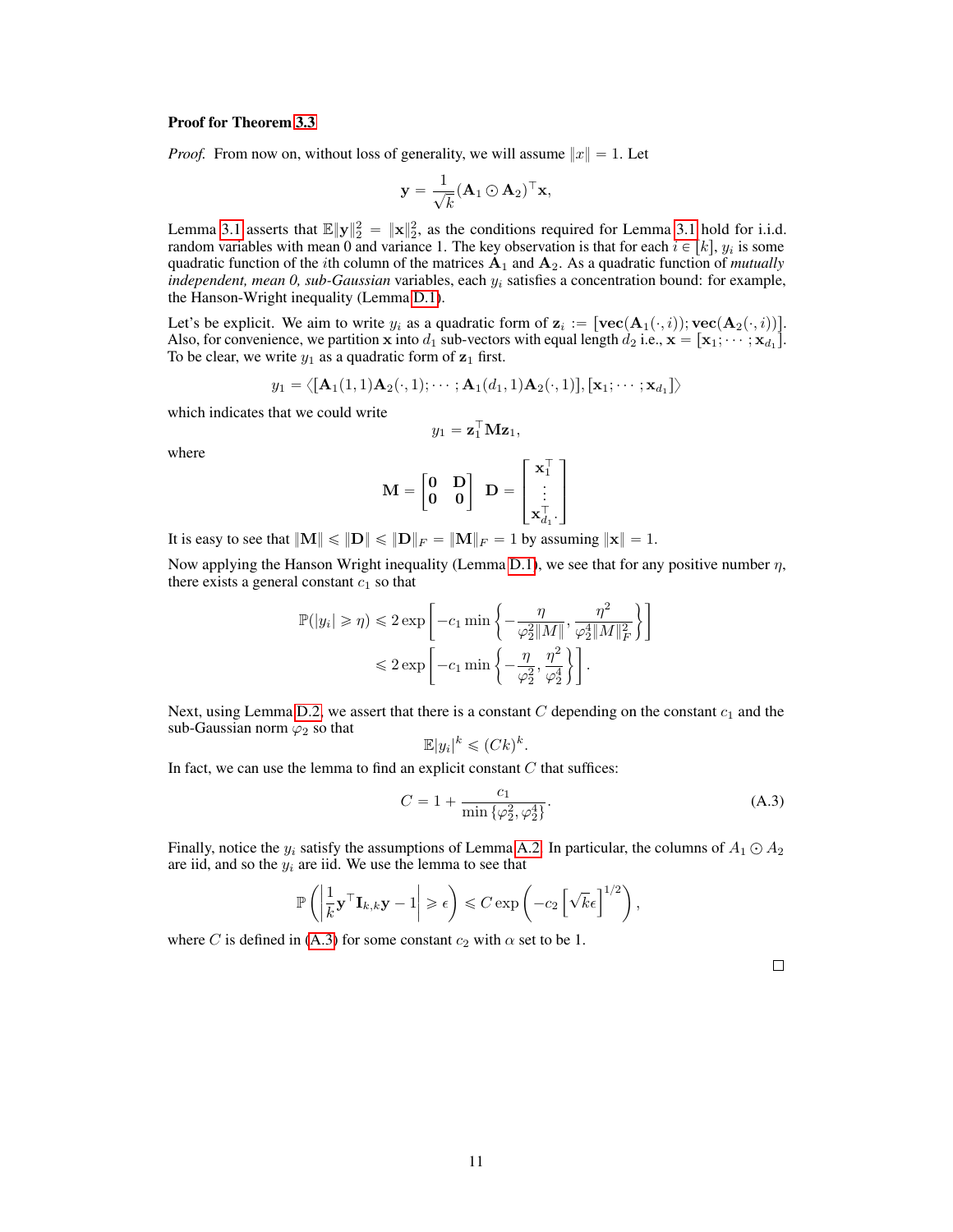# <span id="page-11-0"></span>Appendix B More Simulation Results

Pairwise Distance Estimation In Figure [2,](#page-11-1) [3,](#page-11-2) [4,](#page-11-3) we compare the performance of Gaussian, Sparse, Very Sparse random maps on the pairwise distance estimation problem with  $d =$ 2500, 10000, 40000,  $N = 2$ . Additionally, we compare their performance for  $d = 125000$ ,  $N = 3$  in Figure [5.](#page-12-1)

<span id="page-11-1"></span>

Figure 2: Average ratio of the pairwise distance for simulation data using Gaussian RP: *The plots correspond to the simulation for Gaussian RP, TRP, TRP(5) respectively with*  $n = 20, d =$  $2500, 10000, 40000$  and each data vector comes from  $N(\mathbf{0}, \mathbf{I})$ . The dashed line represents the error *bar 2 standard deviation away from the average ratio.*

<span id="page-11-2"></span>

Figure 3: Average ratio of the pairwise distance for simulation data using Sparse RP: *The plots correspond to the simulation for Sparse RP, TRP, TRP(5) respectively with*  $n = 20, d =$  $2500, 10000, 40000$  and each data vector comes from  $N(0, I)$ . The dashed line represents the error *bar 2 standard deviation away from the average ratio.*

<span id="page-11-3"></span>

Figure 4: Average ratio of the pairwise distance for simulation data using Very Sparse RP: *The plots correspond to the simulation for Very Sparse RP, TRP, TRP(5) respectively with*  $n = 20, d =$  $2500, 10000, 40000$  and each data vector comes from  $N(\mathbf{0}, \mathbf{I})$ . The dashed line represents the error *bar 2 standard deviation away from the average ratio.*

Pairwise Cosine Similarity Estimation The second experiment is to estimate the pairwise cosine similarity, i.e.  $\frac{\mathbf{x}_i \cdot \mathbf{x}_j}{\|\mathbf{x}_i\|_2 \|\mathbf{x}_j\|_2}$  for  $\mathbf{x}_i, \mathbf{x}_j$ . We use both the simulation data ( $d = 10000$ ) and the MNIST data  $(d = 784, n = 60000)$ . We experiment with Gaussian, Sparse, Very Sparse RP, TRP, and TRP(5) with the same setting as above ( $k = 50$ ). We evaluate the performance by the average root mean square error (RMSE). The results is given in Table [1,](#page-3-0) [2.](#page-12-2)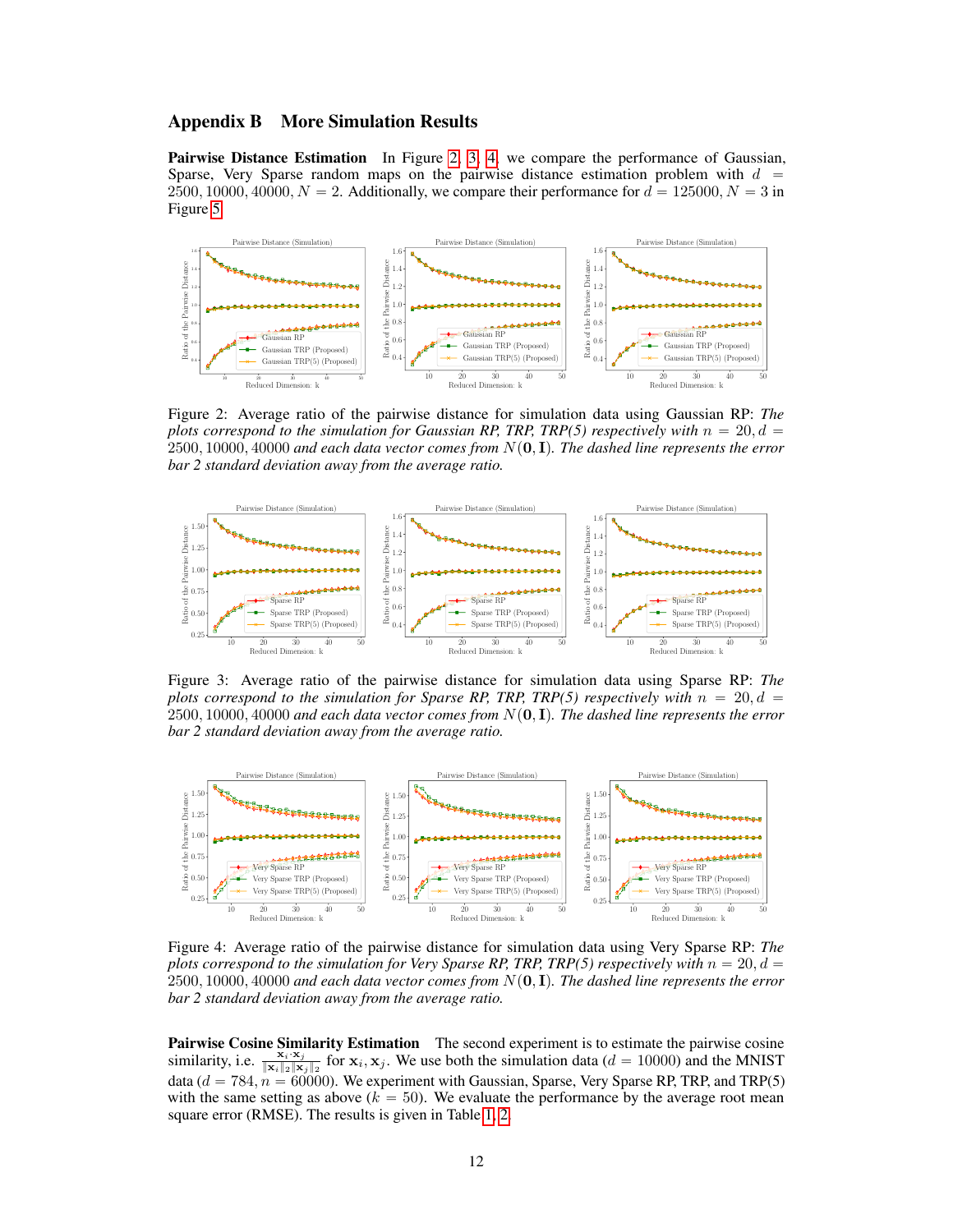<span id="page-12-1"></span>

Figure 5: Average ratio of the pairwise distance for simulation data using: *The plots correspond to the simulation for Gaussian, Sparase, Very Sparse RP, TRP, TRP(5) respectively with*  $n = 20, d =$  $d_1d_2d_3 = 50 \times 50 \times 50 = 125000$  *and each data vector comes from*  $N(0, I)$ *. The dashed line represents the error bar 2 standard deviation away from the average ratio.*

|            | Gaussian       | Sparse                                               | <b>Very Sparse</b> |
|------------|----------------|------------------------------------------------------|--------------------|
| RP.        | 0.1409(0.0015) | $\mid$ 0.1407 (0.0013) $\mid$ 0.1412 (0.0014)        |                    |
| <b>TRP</b> |                | $0.1431(0.0016)$ 0.1431 $(0.0015)$ 0.1520 $(0.0033)$ |                    |
| TRP(5)     |                | $0.1412(0.0012)$   0.1411 (0.0015)   0.1427 (0.0014) |                    |

<span id="page-12-2"></span>Table 2: RMSE for the estimate of the pairwise inner product of the simulation data ( $d = 10000, k =$  $50, n = 100$ , where standard error is in the parentheses.

# <span id="page-12-0"></span>Appendix C Application: Sketching

Beyond random projection, our novel TRP also has an important application in sketching. Sketching is an important technique to accelerate expensive computations with widespread applications, such as regression, low-rank approximation, and graph sparsification, etc. [\[HMT11,](#page-5-4)  $W^+14$ ] The core idea behind sketching is to compress a large dataset, typically a matrix or tensor, into a smaller one by multiplying a random matrix. In this section, we will mainly focus on the low-rank matrix approximation problem. Consider a matrix  $\mathbf{X} \in \mathbb{R}^{m \times d}$  with rank r, we want to find the best rank-r approximation with the minimal amount of time. The most common method is the randomized singular value decomposition (SVD), whose underlying idea is sketching.

First, we compute the linear sketch  $\mathbf{Z} \in \mathbb{R}^{m \times k}$  by  $\mathbf{Z} = \mathbf{X}\Omega$ , where  $\Omega \in \mathbb{R}^{d \times r}$  is the random map. Then we compute the QR decomposition of  $\mathbf{X}\Omega$  by  $\mathbf{Q}\mathbf{R} = \mathbf{Z}$ , where  $\mathbf{Q} \in \mathbb{R}^{m \times k}$ ,  $\mathbf{R} \in \mathbb{R}^{r \times r}$ . At the end, we project **X** onto the column space of **Q**, and obtain the approximation  $\hat{\mathbf{X}} = \mathbf{Q}\mathbf{Q}^{\top}\mathbf{X}$ .

With our TRP, we can significantly reduce the storage of the random map, while achieving similar rate of convergence as demonstrated in Figure [6.](#page-13-1) hm [1.](#page-12-3) And we will delay the theoretical analysis of this method for future works.

<span id="page-12-3"></span>Algorithm 1 Tensor Sketching with Variance Reduction

**Input:**  $\mathbf{X} \in \mathbb{R}^{m \times d}$ , where  $d = \prod_{i=1}^{N}$  $\sum_{i=1}^{N} d_n$  and RMAP is a user-specified function that generates a random dimension reduction map.  $T$  is the number of runs for variance reduction averaging. 1: function SSVR(**X**,  $\{d_n\}$ ,  $k$ , *T*, RMAP)<br>2: for  $t = 1...T$  do 2: **for**  $t = 1...T$  **do**<br>3: **for**  $i = 1...N$ 3: **for**  $i = 1 ... N$  **do**  $\Omega_i^{(t)} = \text{RMAP}(\text{d}_i, \text{k})$ 4: **end for**<br>5:  $\Omega^{(t)} = 9$ 5:  $\qquad \qquad \bm{\Omega}^{(t)} = \bm{\Omega}^{(t)}_1 \odot \dots \odot \bm{\Omega}^{(t)}_N$ 6:  $(\mathbf{Q}^{(t)}, \sim) = \text{QR}(\mathbf{X}\mathbf{\Omega}^{(t)})$ 7:  $\hat{\mathbf{X}}^{(t)} = \mathbf{Q}^{(t)} \mathbf{Q}^{(t)T} \mathbf{X}$ <br>8: end for 8: end for 9:  $\hat{\mathbf{X}} = \frac{1}{T}$  $\sum_{t=1}^{T} \hat{\mathbf{X}}^{(t)}$ 10: return G 11: end function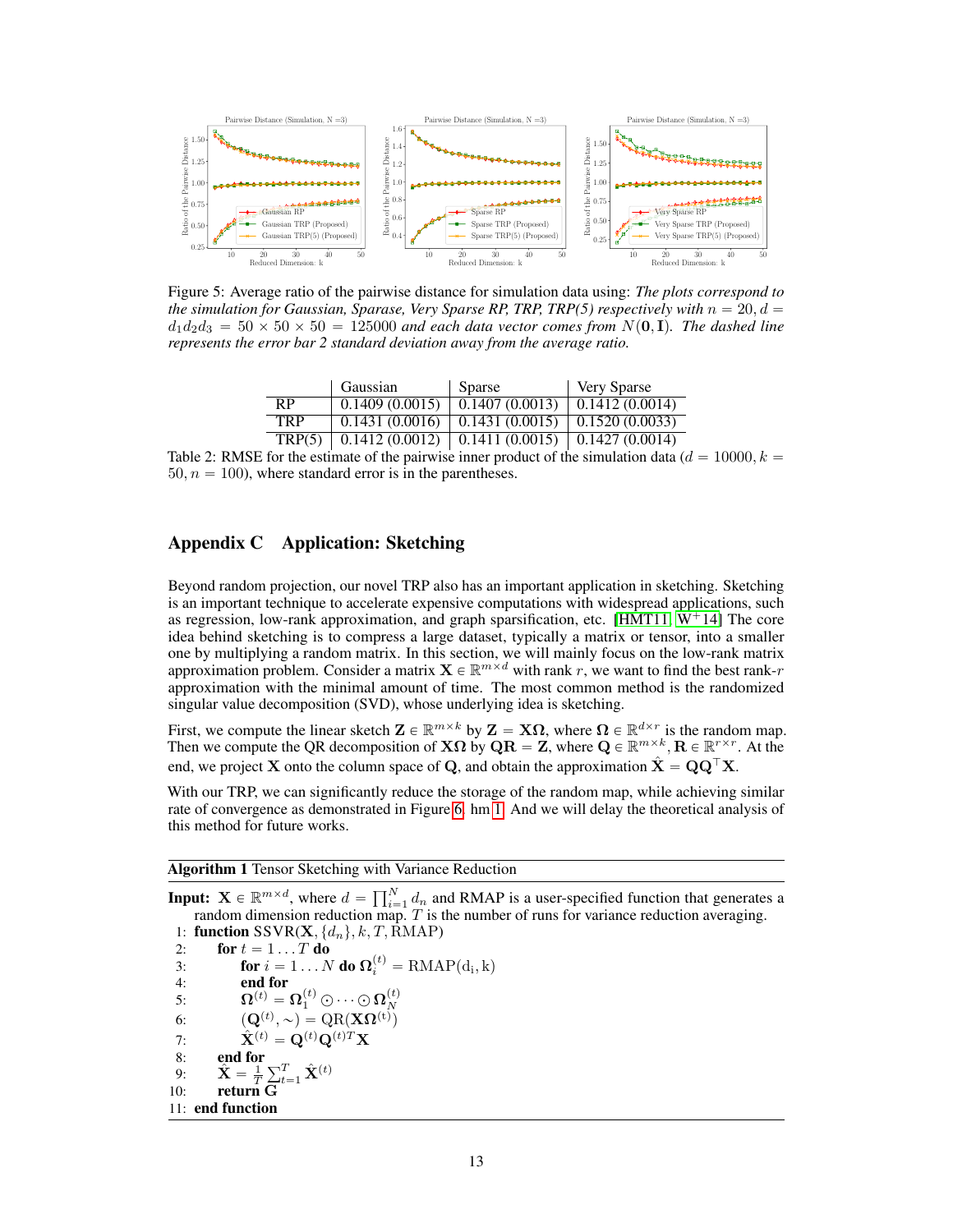Furthermore, the extension of TRP to tensor data is also natural. To be specific, the  $n^{th}$  unfolding of a large tensor  $\mathcal{X} \in \mathbb{R}^{I_1 \times \cdots \times I_N}$ , denoted as  $\mathbf{X}^{(n)}$ , has dimension  $I_n \times I_{(-n)}$ , where  $I_{(-n)} =$  $_{i \neq n,i \in [N]} I_i$  . To construct a sketch for the unfolding, we need to create a random matrix of size  $I_{(-n)} \times k$ . Then, our TRP becomes a natural choice to avoid the otherwise extremely expensive storage cost. For many popular tensor approximation algorithms, it is even necessary to perform sketching for every dimension of the tensor [\[DLDMV00,](#page-5-14) [WTSA15\]](#page-6-5). In the simulation section, we perform experiments for the unfolding of the higher-order order tensor with our structured sketching algorithms (Figure [6\)](#page-13-1). For more details in tensor algebra, please refer to [\[KB09\]](#page-5-15).

**Experimental Setup** In sketching problems, considering a N-D tensor  $\mathcal{X} \in \mathbb{R}^{I^N}$  with equal length along all dimensions, we want to compare the performance of the low rank approximation with different maps for its first unfolding  $\mathbf{X}^{(1)} \in \mathbb{R}^{I \times I^{N-1}}$ .

We construct the tensor X in the following way. Generate a core tensor  $\mathcal{C} \in \mathbb{R}^{r^N}$ , with each entry Unif([0, 1]). Independently generate N orthogonal arm matrices by first creating  $A_1, \ldots, A_N \in$  $\mathbb{R}^{r \times T}$  and then computing the arm matrices by  $(Q_n, \sim) = \mathrm{QR}(\mathbf{A}_n)$ , for  $1 \le n \le N$ .

$$
\mathfrak{X}=\mathcal{C}\times_1 \mathbf{Q}_1\cdot\cdot\cdot \times_N \mathbf{Q}_N + \sqrt{\frac{0.01\cdot\|\mathfrak{X}^\natural\|_F^2}{I^N}}\mathcal{N}(0,1).
$$

Then, we construct the mode-1 unfolding of  $X = X^{(1)}$ , which has a rank smaller than or equal to r.

In our simulation, we consider the scenarios of 2-D (900  $\times$  900), 3-D (400  $\times$  400  $\times$  400), 4-D  $(100 \times 100 \times 100 \times 100)$  tensor data, with corresponding mode-1 unfolding of size  $900 \times 900$ ,  $400 \times 160000$ ,  $100 \times 1000000$  respectively and  $r = 5$ . In each scenario, we compare the performance for Gaussian RP, TRP, and TRP(5) maps with varying k from 5 to 25. The TRP map in these scenarios has 2, 4, 6 components of size  $30 \times k$ ,  $20 \times k$ ,  $10 \times k$  respectively. And the number of runs variance reduction averaging is  $T = 5$ . In the end, we evaluate the performance by generating the random matrix 100 times and compute the relative error  $\frac{\|{\bf X}-\hat{{\bf X}}\|}{\|{\bf X}\|}$ , and constructing a 95% confidence interval for it.

**Result** From Figure [6,](#page-13-1) we can observe that the relative error decreases as  $k$  increases as expected for all dimension reduction maps. The difference of the performance between the Khatri-Rao map and Gaussian map is small when  $N = 2$ , but increases when N increases, whereas the Khatri-Rao variance reduced method is particularly effective producing strictly better performance than the other two.

<span id="page-13-1"></span>

Figure 6: Relative Error for the low-rank tensor unfolding approximation: *we compare the relative errors for low-rank tensor approximation with different input size: 2-D (900*  $\times$  *900), 3-D (400*  $\times$  $400 \times 400$ ,  $4-D(100 \times 100 \times 100 \times 100)$ . In each setting, we compare the performance of Gaussian *RP, TRP, and TRP(5). The dashed line stands for the 95% confidence interval.*

# Appendix D Technical Lemmas

<span id="page-13-0"></span>In this section, we list some technical lemmas used in this paper. These lemmas concern the tail probability of sub-Gaussian or generalized sub-exponential variables.